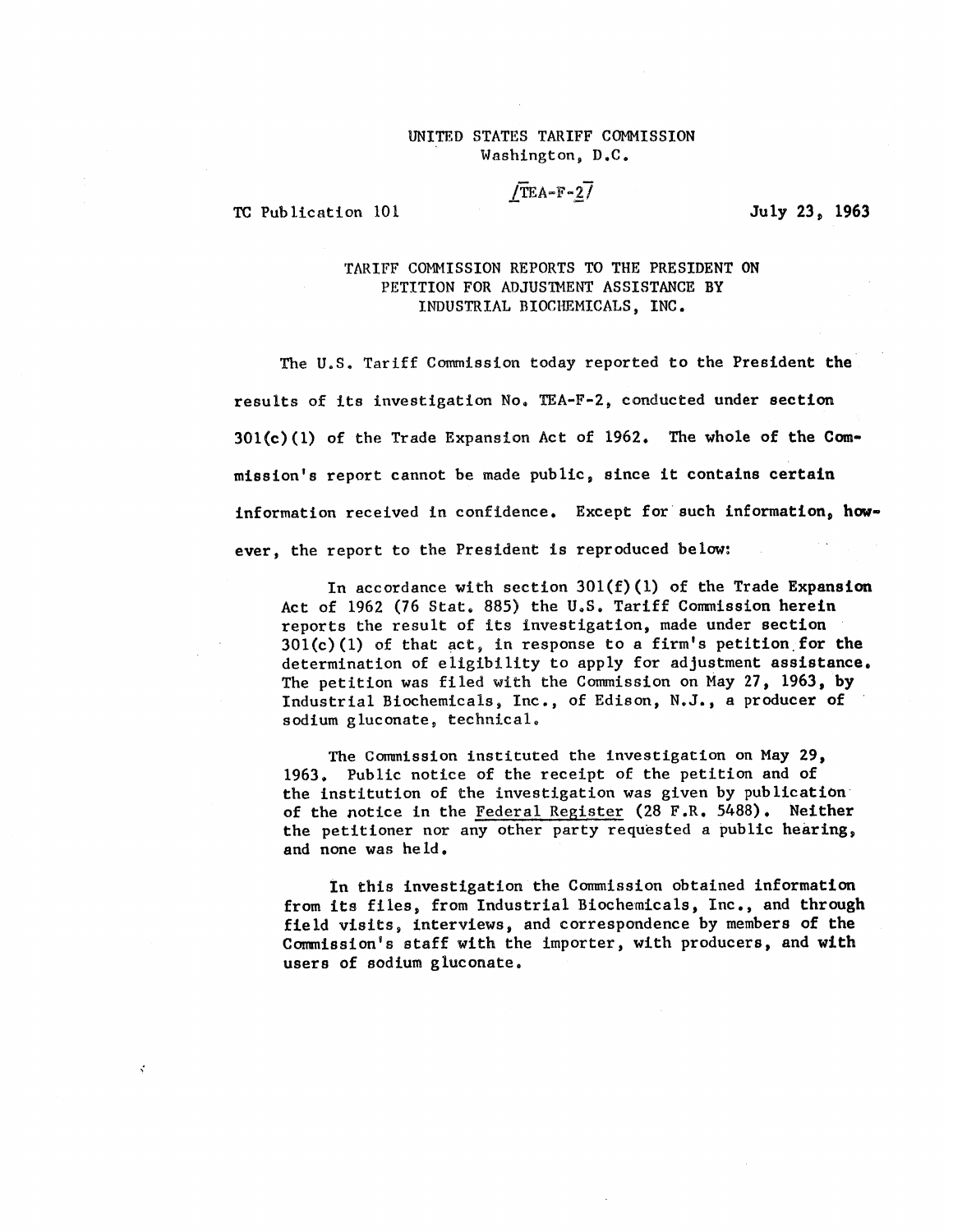#### Finding of the Commission

On the basis of its investigation the Commission unanimously finds that sodium gluconate, technical, is not, as a result in major part of concessions granted under trade agreements, being imported in such increased quantities as to cause, or threaten to cause, serious injury to Industrial Biochemicals, Inc., of Edison, N.J.

 $\mathbf{r}$ 

 $\mathbf{I}$ 

## Considerations in Support of the Foregoing Finding

Sodium gluconate is the sodium salt of gluconic acid, an acid produced by the controlled oxidation of glucose. Except for minute quantities used in pharmaceuticals and food products, it is made in the technical grade only. It is used in bottlewashing compounds, rust-removal compounds, paint strippers, and metal-cleaning compounds. For convenience, the product will hereafter be referred to as sodium gluconate.

The rate of duty originally applicable to sodium gluconate, in paragraph 5 of the Tariff Act of 1930; was 25 percent ad valorem. Pursuant to the trade agreement with Switzerland the rate was reduced to 15 percent, effective February 15, 1936. As a result of negotiations under the General Agreement on Tariffs and Trade, it was further reduced, first to 12-1/2 percent, effective June 6, 1951, and subsequently, in two stages, to 11 percent, effective July 1, 1962, and 10 percent, effective July 1, 1963.

Industrial Biochemicals, Inc., was incorporated on May 1, 1960, which was many years after the principal trade-agreement reductions in the duty on sodium gluconate had been made. The firm began production in early 1961, or almost a year after the announcement (May 27, 1960) that sodium gluconate would be included in the then pending negotiations (1960) leading to subsequent reductions in duty.

There is no record of imports of sodium gluconate prior to 1959. Imports increased from a very small quantity in 1959 to somewhat more than 10 percent of consumption in 1961, and then declined. In 1962, the year in which the duty was reduced from 12-1/2 percent to 11 percent ad valorem, imports were less than half as great as in 1961. Average monthly imports were much lower in the first 5 months of 1963 than in 1961.

¥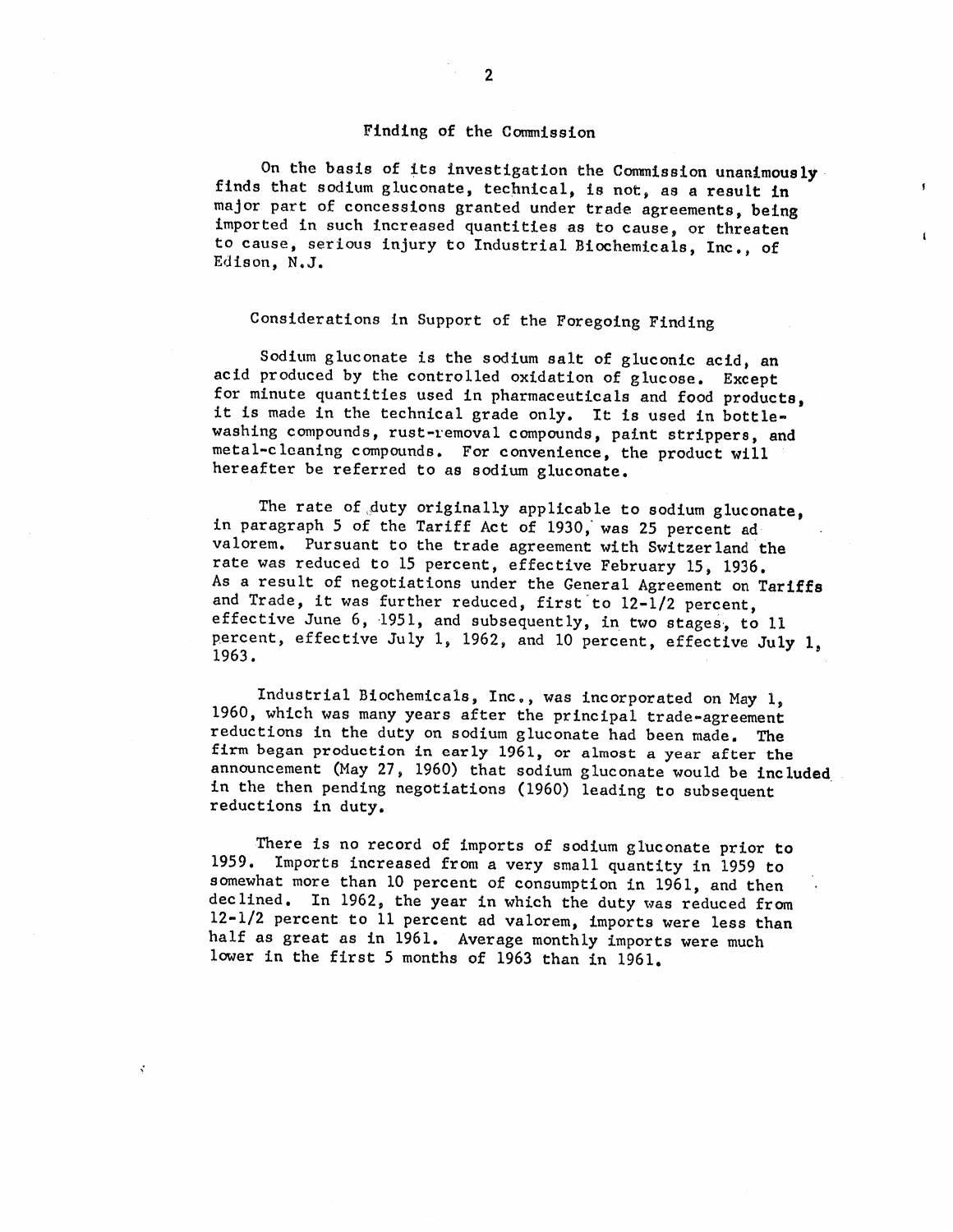**Before 1955, Chas. Pfizer and Co., Inc., in New York City, was the sole producer of sodium gluconate for the U.S. market. Dawe's Laboratories, Inc., entered production in 1955; Industrial Biochemicals did so in 1961; and a fourth producer, Cowles Chemical Co., began producing in 1962. Total domestic production and sales of sodium gluconate increased each year from 1956 to 1962. \* \* \*** 

**The quoted price for sodium gluconate declined from 37-3/4 cents a pound in 1958 to 29-1/2 cents in January-June 1963; the decline is attributable primarily to increased competition among domestic producers.** 

**Industrial Biochemicals is the smallest of the four domestic producers of sodium gluconate. Almost all of its sales, unlike those of the other producers, consist of sodium gluconate and the liquid equivalent, gluconic acid. \* \* \* As domestic production of sodium gluconate has increased steadily, and as imports have never been substantial and have actually declined since 1961, the Commission finds that increased imports are not the major factor causing the difficulties of the petitioner.** 

**Apart from the foregoing considerations, the Commission questions the qualification of the petitioning firm for adjust.. meat assistance under the Trade Expansion Act. Assistance, under the act, is designed to facilitate adjustment by a firm to conditions brought about by the removal of tariff protection that it had previously enjoyed. A finding of eligibility for assistance under the Trade Expansion Act to "adjust" to the consequences of partial withdrawal of tariff protection that a firm never enjoyed would be in conflict with the concept of adjustment assistance contemplated by the act.** 

ś